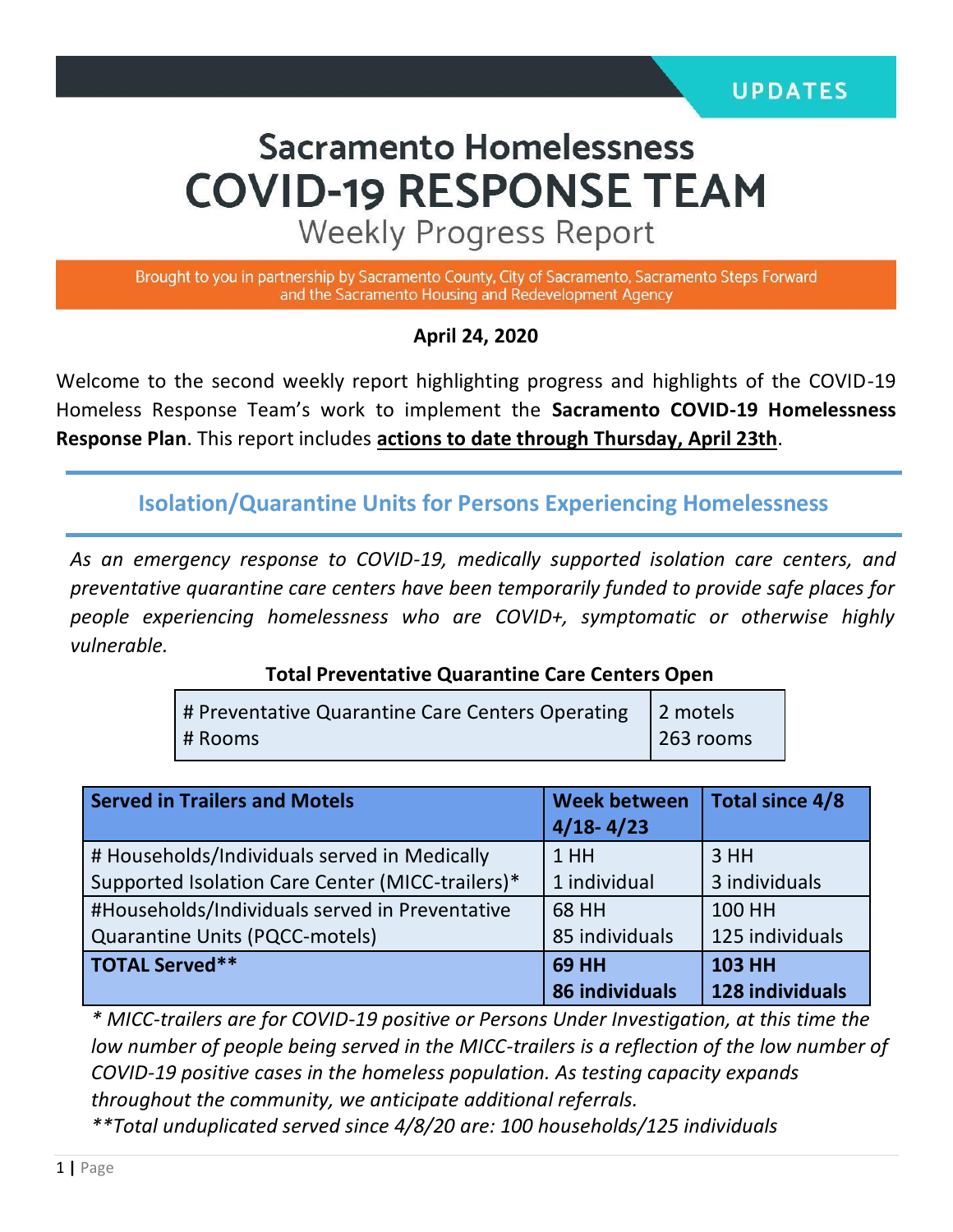- Second PQCC-motel opened this week adding 150 rooms
- Designated referral partners who are referring into the program include hospitals, Federally Qualified Health Clinics (FQHCs), outreach teams, correctional health, emergency shelters, and law enforcement.
- For more information please see the [Fact Sheet](Fact%20Sheet_FAQs/Fact%20Sheet_Isolation%20Quarantine_4.17.20_Final.pdf) and [FAQs.](Fact%20Sheet_FAQs/FAQs%20-%20ISO%20Program_Final%204.17.20.pdf)

## **Ensuring Safety and Health for Persons Living Outdoors**

*This strategy is focused around providing coordinated support to people who are unsheltered to remain safely in place per CDC guidance to slow the spread of COVID-19.*

| <b>Sanitation Stations</b>  | Total since 4/8 |
|-----------------------------|-----------------|
| <b>Handwashing Stations</b> |                 |
| <b>Toilets</b>              |                 |
| Locations                   |                 |

*\*Placement of stations is dynamic and equipment may be moved*

| <b>Encampment Activities</b>             | <b>Week between</b><br>$4/18-4/23$ | Total since 4/8 |
|------------------------------------------|------------------------------------|-----------------|
| # Meals served through Loaves and Fishes | 1,000                              | 2,400           |
| # Meals served by Sacramento Covered     | 2,000                              | 4,800           |

| <b>Encampments and Outreach</b>               | <b>Total</b> |
|-----------------------------------------------|--------------|
| # Designated Outreach Navigators              |              |
| # Encampments Identified with 20+ individuals |              |
| # Encampments Identified with <20 individuals | 37           |
| <b>TOTAL Encampments Identified</b>           |              |

- Encampment locations throughout Sacramento County have been surveyed except for three areas. Targeted information-gathering for the three remaining zones is expected to be completed by the next reporting period.
- Medical assistance has been provided to eight encampment areas to date by volunteer medical students.
- For more information please see the [Fact Sheet](Fact%20Sheet_FAQs/Encampment%20Fact%20Sheet_4.23.20_Final.pdf) and [FAQs.](Fact%20Sheet_FAQs/FAQs%20-%20Encampment%20Program_4.23.20_Final.pdf)